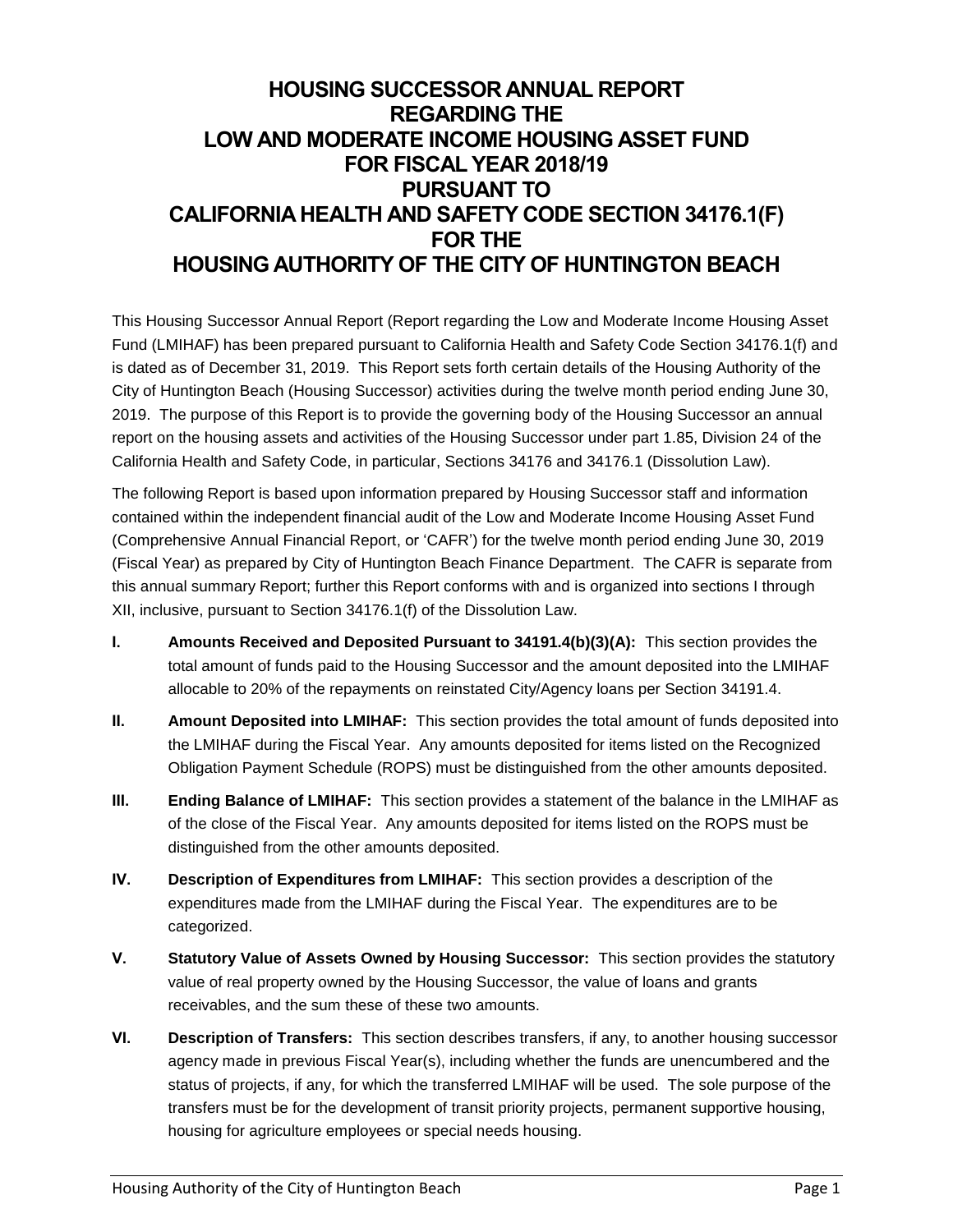- **VII. Project Descriptions:** This section describes any project for which the Housing Successor receives or holds property tax revenue pursuant to the ROPS and the status of that project.
- **VIII. Status of Compliance with section 33334.16:** This section provides a status update on compliance with Section 33334.16 for interests in real property acquired by the former redevelopment agency prior to February 1, 2012. For interests in real property acquired on or after February 1, 2012, provide a status update on the project.
- **IX. Description of Outstanding Obligations under Section 33413:** This section describes the outstanding inclusionary and replacement housing obligations, if any, under Section 33413 that remain outstanding prior to dissolution of the former redevelopment agency as of February 1, 2012 along with the Housing Successor's progress in meeting those prior obligations, if any, of the former redevelopment agency and how the Housing Successor plans to meet unmet obligations, if any.
- **X. Income Test:** This section provides the information required by Section 34176.1(a)(3)(B), or a description of expenditures by income restriction for five-year period, with the time period beginning January 1, 2014 and whether the statutory thresholds have been met.
- **XI. Senior Housing Test:** This section provides the percentage of units of deed-restricted rental housing restricted to seniors and assisted individually or jointly by the Housing Successor, its former redevelopment Agency, and its host jurisdiction within the previous 10 years in relation to the aggregate number of units of deed-restricted rental housing assisted individually or jointly by the Housing Successor, its former Redevelopment Agency and its host jurisdiction within the same time period. For this Report the ten year period reviewed is January 1, 2009 through December 31, 2019.
- **XII. Excess Surplus Test:** This section provides the amount of excess surplus in the LMIHAF, if any, and the length of time that the Housing Successor has had excess surplus, and the Housing Successor's plan for eliminating the excess surplus.
- **XIII. Inventory of Homeownership Units:** This section provides a summary of covenanted homeownership units assisted by the former redevelopment agency or the housing successor that include an equity sharing and repayment provisions, including (a) number of units; (b) number of units lost to the portfolio in the last fiscal year and the reason for those losses, and (c) any funds returned to the housing successor pursuant to losses or repayments.

This Report is to be provided to the Housing Successor's governing body by December 31, 2019. In addition, this Report, CAFR and the former redevelopment agency's pre-dissolution Implementation Plans are to be made available to the public on the City's website.

## **I. Amounts Received and Deposited Pursuant to 34191.4(B)(3)(A)**

The former redevelopment agency and City did not enter into any loans that are to be repaid.

#### **II. Amount Deposited into LMIHAF**

A total of \$977,593 was deposited into the LMIHAF during the Fiscal Year, of which none of the funds deposited into the LMIHAF were held for items listed on the ROPS.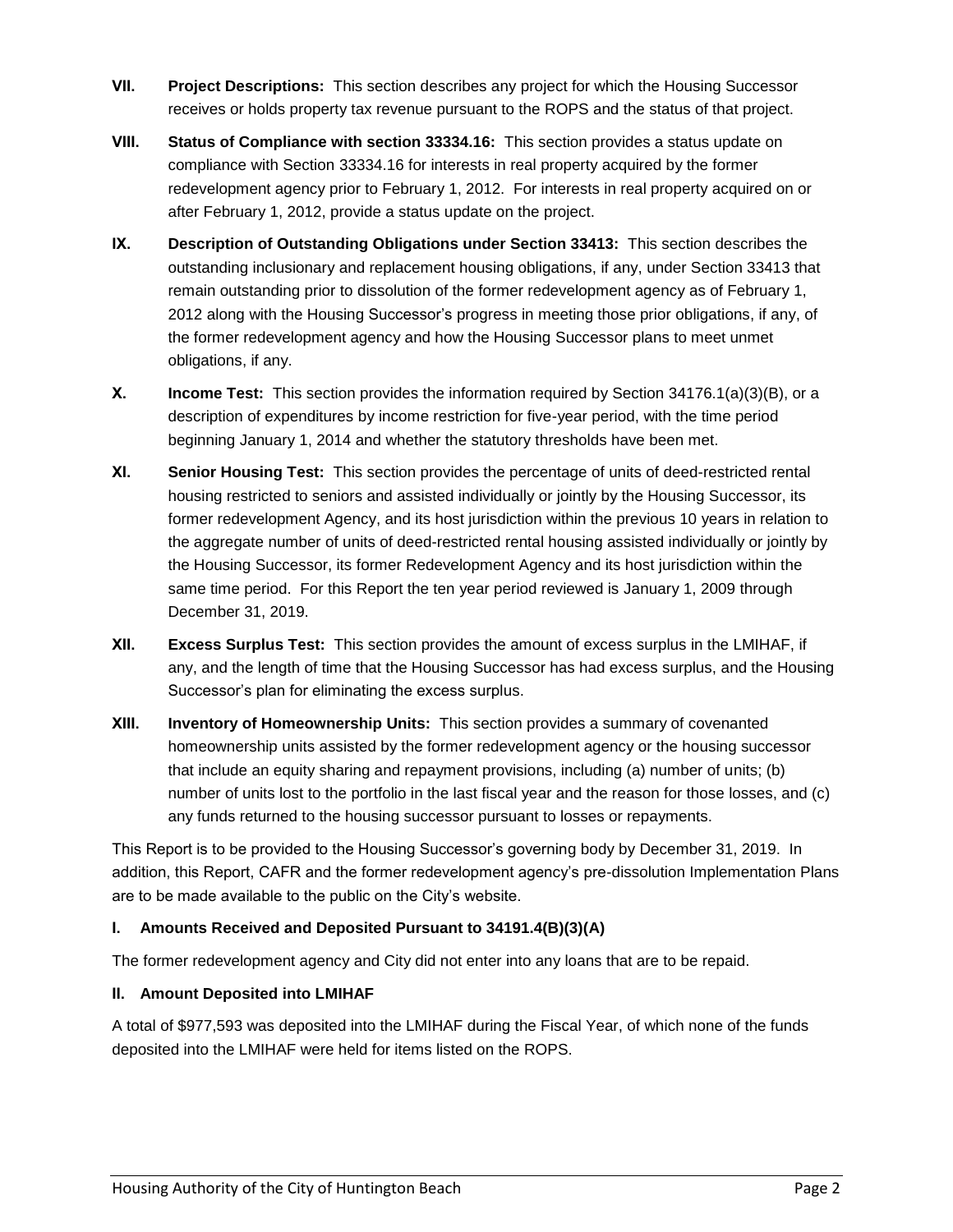The deposits are allocated as follows:

|                              | FY 2018/19<br>Totals | $%$ of<br>Total |
|------------------------------|----------------------|-----------------|
| Payment from Loans           | \$798,765            | 82%             |
| Interest Income              | 178,828              | 18%             |
| <b>SERAF Payment</b>         |                      | 0%              |
| Other Income                 |                      | 0%              |
| <b>Total LMIHAF Deposits</b> | \$977,593            | 100%            |

## **III. Ending Balance of LMIHAF**

At the close of the Fiscal Year, the ending balance in the LMIHAF was \$16,776,965, of which \$4,612,286 is available. None of the funds were held for items listed on the ROPS.

### **IV. Description of Expenditure from LMIHAF**

The following is a description of expenditures from the LMIHAF by category:

|                                                             | FY 2018/19  |
|-------------------------------------------------------------|-------------|
| Monitoring & Administration Expenditures                    | \$162,939   |
| Homeless Prevention & Rapid Rehousing Services Expenditures | \$220,165   |
| <b>Housing Development Expenditures</b>                     |             |
| Expenditures on Low Income Units 1                          | \$121,620   |
| Expenditures on Very-Low Income Units <sup>2</sup>          | 283,780     |
| Expenditures on Extremely-Low Income Units                  | 781,000     |
| <b>Total Housing Development Expenditures</b>               | \$1,186,300 |
| <b>Total LMIHAF Expenditures</b>                            | \$1,569,504 |

The Housing Successor is allowed to spend up to the greater of \$200,000 or 5% of the value of the Housing Assets Portfolio (defined and calculated in Section V), which totals \$10,395,099, on Monitoring and Administration Expenditures. Therefore, the Housing Successor is only using approximately 31% of the maximum allowable \$519,755 for Monitoring and Administration Expenditures.

The City of Huntington Beach has committed six (6) years of funding for a Homeless Police Liaison Officer of approximately \$220,000 a year, which will expire in September 2021.

## **V. Statutory Value of Assets Owned by Housing Successor in LMIHAF**

Under the Dissolution Law and for purposes of this Report, the "statutory value of real property" means the value of properties formerly held by the former redevelopment agency as listed on the housing asset transfer schedule approved by the department of Finance as listed in such schedule under Section 34176(a)(2), the value of the properties transferred to the Housing Successor pursuant to Section 34181(f), and the purposes price of property(ies) purchased by the Housing Successor. Further, the value of loans and grants receivable is included in these reported assets held in the LMIHAF.

 $\overline{\phantom{a}}$ 

 $1$  The Housing Successor made a \$405,400 payment on the Emerald Cove bonds. Approximately 30% of the payment is attributed to low income units. This expenditure is not to be included in the Income Targeting Test (Section X).

 $<sup>2</sup>$  Approximately 70% of the Emerald Cove bond payment is attributed to very-low income units. This expenditure</sup> is not to be included in the Income Targeting Test (Section X).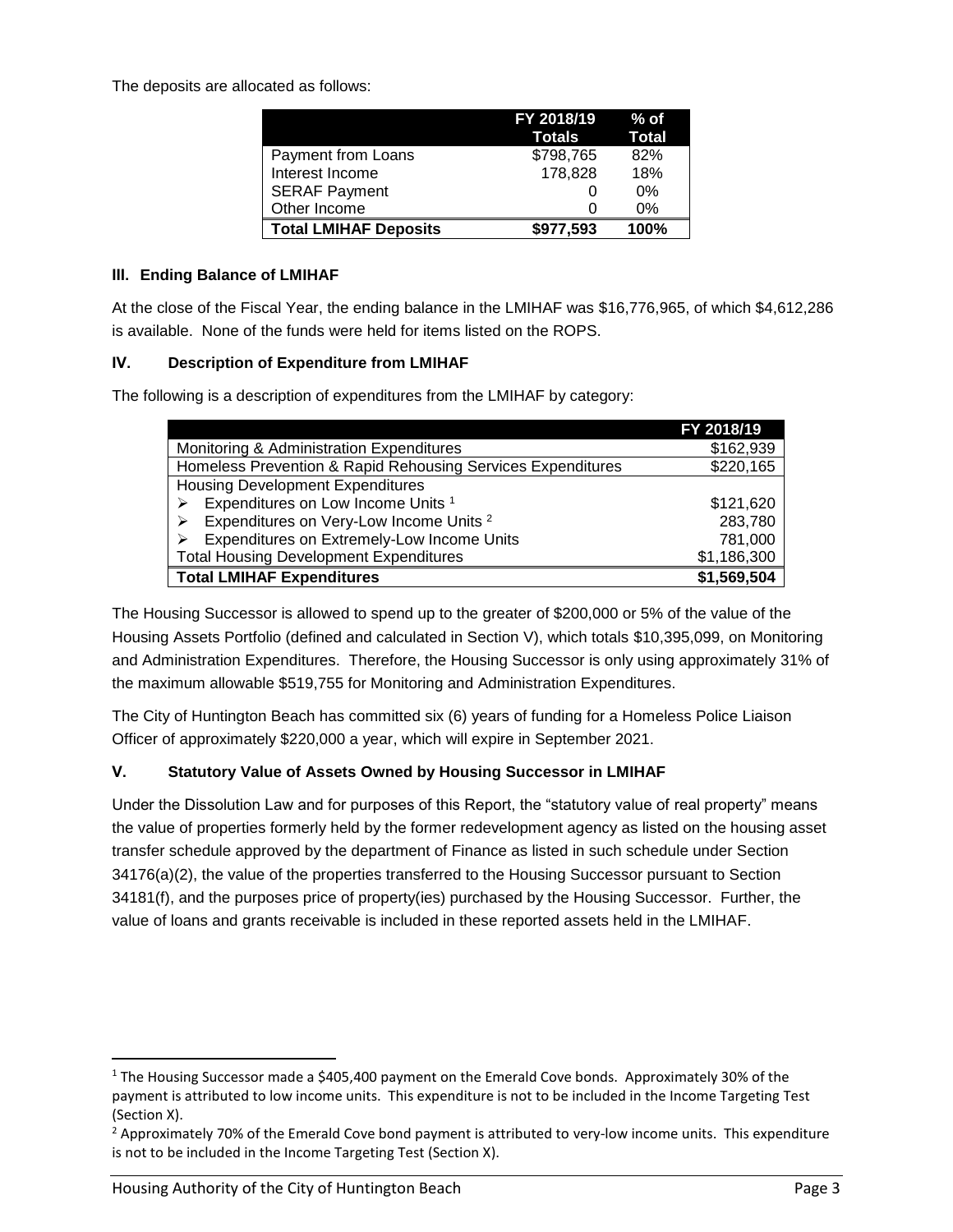The following provides the statutory value of assets owned by the Housing Successor:

|                                                             | As of End of<br>FY 2018/19 |
|-------------------------------------------------------------|----------------------------|
| Statutory Value of Real Property Owned by Housing Successor | \$1,639,967                |
| Value of Loans and Grants Receivables                       | 8.755.132                  |
| <b>Total Value of Housing Assets</b>                        | \$10,395,099               |

## **VI. Description of Transfers**

The Housing Successor did not make any LMIHAF transfers to other Housing Successor(s) under Section 34176.1(c)(2) during the Fiscal Year.

### **VII. Project Descriptions**

The Housing Successor does not receive or hold property tax revenue pursuant to the ROPS.

### **VIII. Status of Compliance with Section 33334.16**

With respect to interests in real property acquired by the former redevelopment agency prior to February 1, 2012, the time periods described in Section 33334.16 shall be deemed to have commenced on the date that the Department of Finance approved the property as a housing asset in the LMIHAF; thus, as to real property acquired by the former redevelopment agency now held by the Housing Successor in the LMIHAF, the Housing Successor must initiate activities consistent with the development of the real property for the purpose for which it was acquired within five years of the date of the DOF approved such property as a housing asset.

The following provides a status update on the real property or properties housing asset(s) that were acquired prior to February 1, 2012 and compliance with five-year period:

| Address             | Date Approved<br>by DOF as<br><b>Housing Asset</b> | <b>Deadline to Initiate</b><br><b>Development</b><br><b>Activity</b> | <b>Status of Activity</b>          |
|---------------------|----------------------------------------------------|----------------------------------------------------------------------|------------------------------------|
| Bowen Court         | 2/1/2002                                           | N/A                                                                  | The property is encumbered with a  |
| 1968-82 Lake Street |                                                    |                                                                      | ground lease that expires in 2062. |

The following property was acquired by the Housing Successor using LMIHAF on or after February 1, 2012:

| <b>Address</b>            | <b>Date Acquired</b><br>by Housing<br>Successor | <b>Deadline to Initiate</b><br><b>Development</b><br><b>Activity</b> | <b>Status of Activity</b>                                                                                                                                                         |
|---------------------------|-------------------------------------------------|----------------------------------------------------------------------|-----------------------------------------------------------------------------------------------------------------------------------------------------------------------------------|
| 15311-15323 Pipeline Lane | 5/8/2019                                        | N/A                                                                  | The Housing Authority purchased<br>the property to produce housing for<br>extremely-low income households<br>for \$2,753,752, of which \$781,000<br>was funded with LMIHAF money. |

## **IX. Description of Outstanding Obligations Pursuant to Section 33413**

**Replacement Housing:** According to the 2010-2014 Implementation Plan for the former redevelopment agency, no Section 33413(a) replacement housing obligations were transferred to the Housing Successor.

**Inclusionary / Production Housing:** According to the 2010-2014 Implementation Plan for the former redevelopment agency, no Section 33413(b) inclusionary/production housing obligations were transferred to the Housing Successor.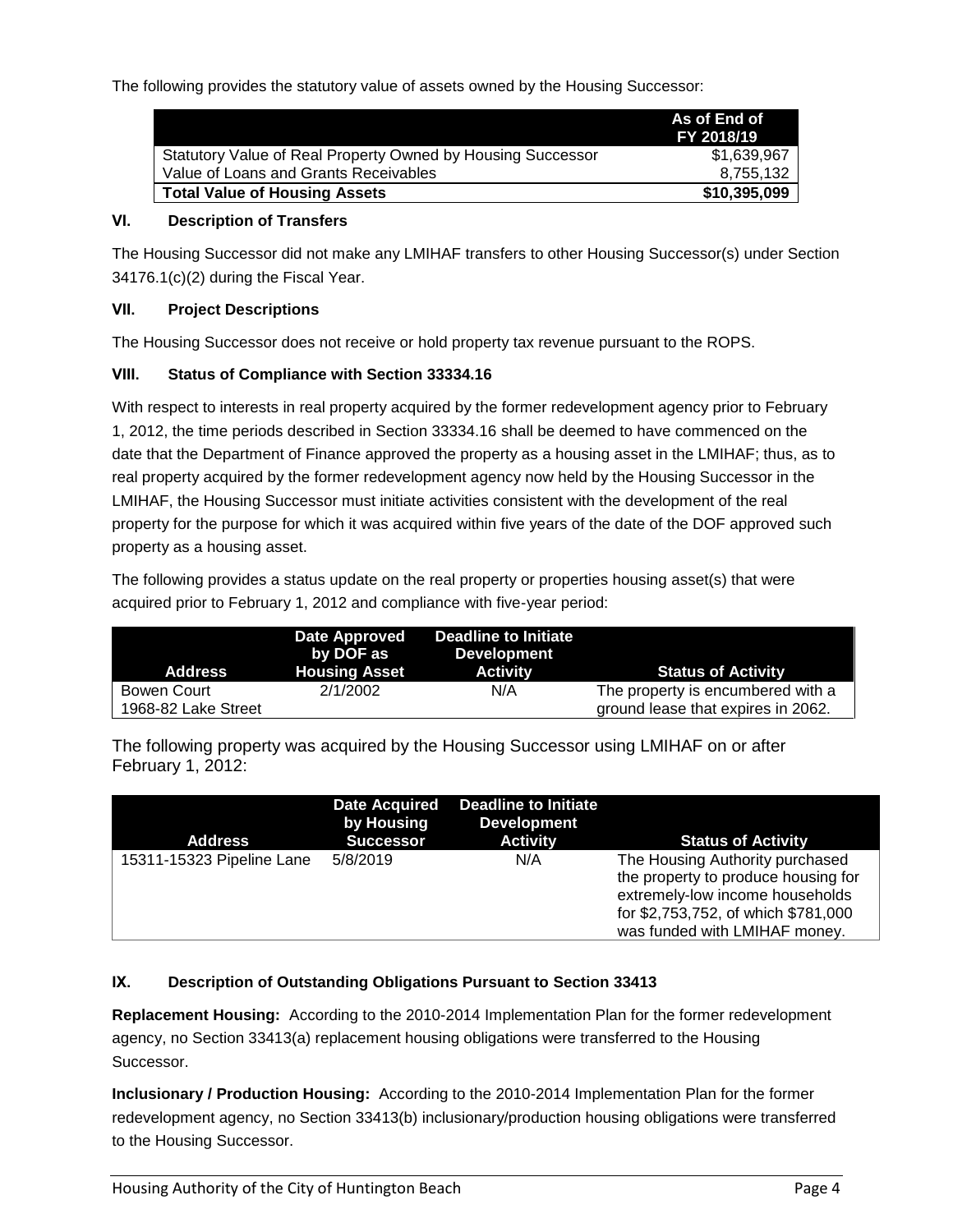The former redevelopment agency's Implementation Plans are posted on the City's website.

## **X. Income Targeting Test**

Section 34176.1(a)(3)(A) states that all funds remaining after the monitoring and administration and homeless prevention and rapid rehousing services expenditures are deducted must be used for the development of housing affordable to and occupied by households earning 80% or less of the area median income (AMI), with at least 30% of these remaining funds expended for the development of rental housing affordable to and occupied by households earning 30% or less of the AMI and no more than 20% of these remaining funds expended for the development of housing affordable to and occupied by households earning between 60% and 80% of the AMI. The Housing Successor must demonstrate in the 2019 annual report, and every five years thereafter, that the Housing Successor's expenditures from January 1, 2014 through the end of the latest fiscal year covered in the report comply with these requirements.

If the Housing Successor fails to comply with the Extremely-Low Income requirement in any five-year period, then the Housing Successor must ensure that at least 50% of the funds remaining in the LMIHAF be expended in each fiscal year following the latest fiscal year following the report on households earning 30% or less of the AMI until the Housing Successor demonstrates compliance with the Extremely-Low Income requirement.

If the Housing Successor exceeds the expenditure limit for households earning between 60% and 80% of the AMI in any five year report, the Housing Successor shall not expend any of the remaining funds for households earning between 60% and 80% of the AMI until the Housing Successor demonstrates compliance with this limitation in an annual report.

For purposes of this calculation, "development" means new construction, acquisition and rehabilitation, substantial rehabilitation as defined in Section 33413, acquisition of long-term affordability covenants on multifamily units as described in Section 33413, or the preservation of an assisted housing development that is eligible for prepayment or termination or for which within the expiration of rental restrictions is scheduled to occur within five years.

|                                      | <b>LMIHAF Spent</b><br>on Extremely-<br><b>Low Income</b><br><b>Households</b> | <b>LMIHAF Spent</b><br>on Households<br>between 60% &<br>80% AMI | <b>Total</b><br><b>LMIHAF</b><br><b>Spent</b> |
|--------------------------------------|--------------------------------------------------------------------------------|------------------------------------------------------------------|-----------------------------------------------|
| January 1, 2014 - September 30, 2014 | \$0                                                                            | \$0                                                              | \$0                                           |
| FY 2014/2015                         |                                                                                |                                                                  |                                               |
| FY 2015/2016                         |                                                                                |                                                                  |                                               |
| FY 2016/2017                         |                                                                                |                                                                  |                                               |
| FY 2017/2018                         |                                                                                |                                                                  |                                               |
| FY 2018/2019                         | 781,000                                                                        |                                                                  | 781,000                                       |
| <b>Totals</b>                        | \$781,000                                                                      | \$0                                                              | \$781,000                                     |

For informational purposes, the following provides the Housing Successor's Extremely-Low Income Housing Test as of Fiscal Year 2018/19: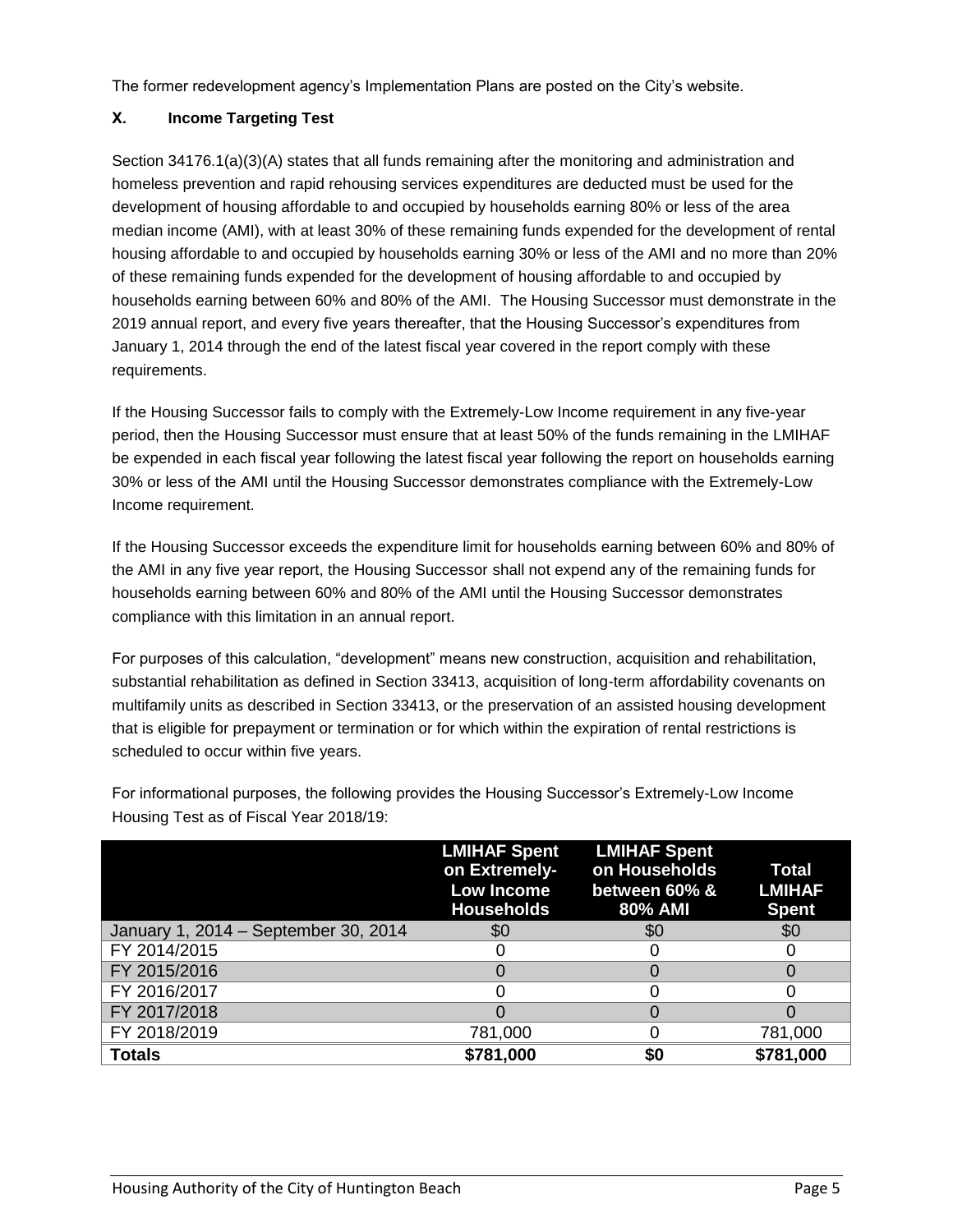The following provides the 2019 income targeting test:

| For the Period: 1/1/2014 - 6/30/2019             | <b>Extremely-</b><br><b>Low Income</b><br>Targeting<br>Test | 60% to 80%<br><b>AMI Income</b><br><b>Targeting</b><br><b>Test</b> |
|--------------------------------------------------|-------------------------------------------------------------|--------------------------------------------------------------------|
| <b>Expenditures as a % of Total Expenditures</b> | 100%                                                        | $0\%$                                                              |
| <b>Income Targeting Requirements</b>             | At least 30%                                                | At most 20% of                                                     |
|                                                  | of Total                                                    | Total                                                              |
|                                                  | <b>Expenditures</b>                                         | <b>Expenditures</b>                                                |

As illustrated above, the Housing Successor is incompliance with the 2019 Income Targeting Test.

## **XI. Senior Housing Test**

The Housing Successor is to calculate the percentage of units of deed-restricted rental housing restricted to seniors and assisted by the Housing Successor, the former redevelopment agency and/or the City within the previous 10 years in relation to the aggregate number of units of deed-restricted rental housing assisted by the Housing Successor, the former redevelopment agency and/or City within the same time period. If this percentage exceeds 50%, then the Housing Successor cannot expend future funds in the LMIHAF to assist additional senior housing units the Housing Successor or City assists and construction has commenced on a number of restricted rental units that is equal to 50% of the total amount of deedrestricted rental unit.

The following summarizes the number of deed-restricted rental housing units produced by the formerredevelopment agency and Housing Successor over the past 10 years (January 1, 2009 – December 31, 2019):

|                                 | Year         |       | $#$ of Senior $#$ of Non- | Total #  |
|---------------------------------|--------------|-------|---------------------------|----------|
| <b>Project Name</b>             | <b>Built</b> | Units | <b>Senior Units</b>       | of Units |
| Jamboree IV                     | 2010         |       |                           | 4        |
| <b>Oceana</b>                   | 2016         |       | 48                        | 48       |
| OCCHC - Barton                  | 2016         |       |                           | 4        |
| OCCHC - 11 <sup>th</sup> Street | 2017         |       |                           | 4        |
| <b>Total Units</b>              |              |       | 60                        | 60       |

The following provides the Housing Successor's Senior Housing Test for the 10-year period of January 1, 2009 to December 31, 2019:

|                                   | FΥ      |
|-----------------------------------|---------|
|                                   | 2018/19 |
| # of Assisted Senior Rental Units |         |
| # of Total Assisted Rental Units  | 60      |
| <b>Senior Housing Percentage</b>  | 0%      |

## **XII. Excess Surplus Test**

Excess Surplus is defined in Section 34176.1(d) as an unencumbered amount in the account that exceeds the greater of one million dollars (\$1,000,000) or the aggregate amount deposited into the account during the Housing Successor's preceding four Fiscal Years, whichever is greater.